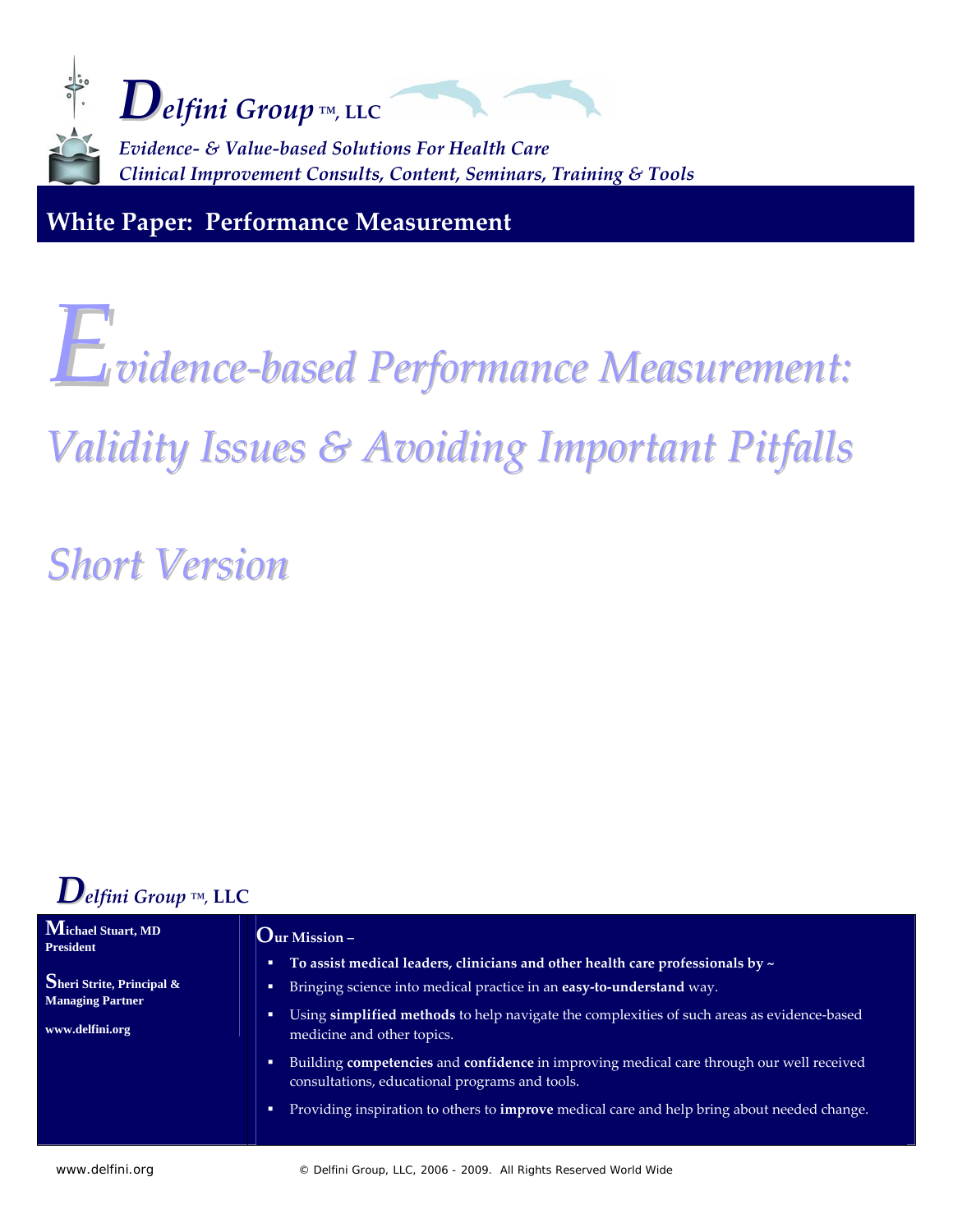#### **Abstract**

**Background**: Evidence-based performance measurement is an important component of quality improvement efforts in health care. Health care organizations are currently experiencing increasing external pressure to provide objective measures of performance to regulators, payers and patients who are interested in comparing the performance of individual physicians and health care organizations. This article provides a simple and powerful evidence‐based approach for evaluating the strengths and weaknesses of performance measures.

**Conclusions**: Key issues with performance measures are the three validity considerations of a measure. Approaching performance measurement with these issues in mind has not been sufficiently addressed in the medical literature. The approach presented here provides clear and useful direction for organizations attempting to successfully integrate performance measurement into an evidence and value‐based approach for improving health care. It also points out important problems or pitfalls frequently encountered when designing and using performance measures to evaluate quality in health care and competence in health care systems, specific care units and individual health care professionals.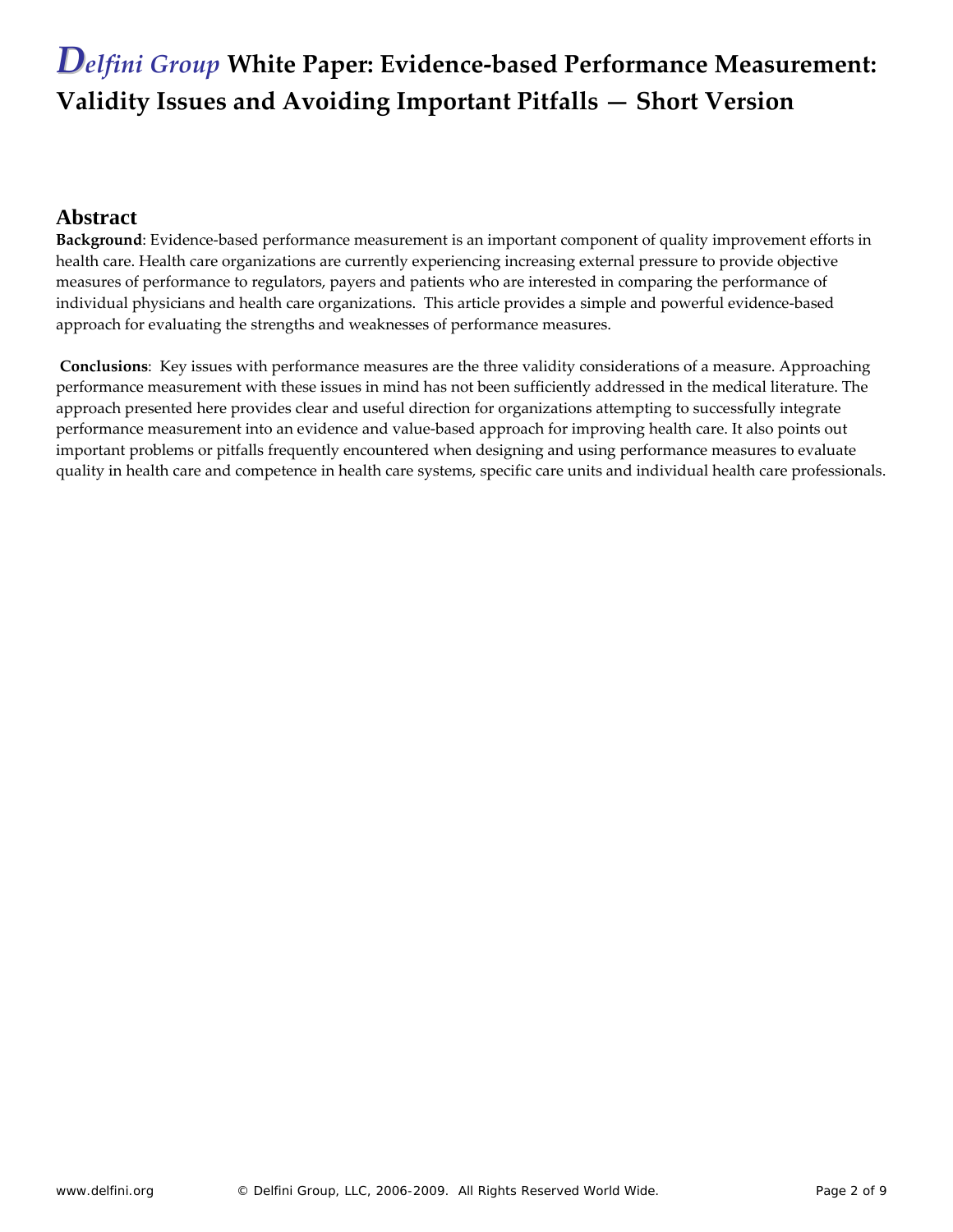#### **Introduction**

Providing appropriate health care to their enrollees or patients is a major goal of health care organizations, and most organizations devote substantial resources to continuously improve their health care processes and patient outcomes. Yet, studies have pointed out that, compared to recommendations for care based on the best available evidence, at least 20 to 50 percent of all prescriptions, visits, procedures and hospitalizations in the United States are considered inappropriate as a result of overuse, underuse and mis-use of what has been demonstrated to be effective and beneficial care.<sup>1,2,3</sup> Performance measurement—an important component of quality improvement work– has received increasing attention in part due to the belief that performance measures are an accurate way of evaluating quality and encouraging appropriate care coupled with the belief that utilizing performance measures is an efficient way to achieve these goals. If performance measures can help us improve quality, they are well worth understanding – but it is imperative to understand not only their potential to provide effective solutions, but also to understand their potential to severely threaten quality if not utilized correctly.This paper provides a simple, yet powerful approach—based on three key validity considerations – for evaluating, designing and using evidence‐based performance measures. It also emphasizes important considerations for avoiding the common pitfalls in quality comparisons, accountability and pay‐for‐performance.

Performance measurement is a quantitative way to measure quality. For purposes of this paper, we consider health care "quality" as encompassing effectiveness and efficiency as well as including other value considerations such as cost and utilization and the myriad of potentially important triangulation issues unique to each health care improvement endeavor such as legal considerations, public relations and community standards. Performance measurement can be defined as "whether or how often a process or outcome of care occurs".4 Health care organizations expend great efforts to evaluate their processes and outcomes, in part, because of the increasing need to provide objective documentation of performance to regulators, payers and patients. Performance measurement can be of value in increasing attention to quality improvement efforts; however, it has the potential to mislead when designed poorly, applied incorrectly or when used to draw conclusions about the relative quality of individual clinicians, groups of physicians, units of care or health care organizations.

#### **Defining Quality Improvement Through Performance Measurement**

A performance measure consists of a numerator, a denominator and a frequency – and it is often expressed as a percentage or a rate. The text statement for a diabetic patient care performance measure might be, "The percent of patients with a diagnosis of diabetes mellitus receiving at least one hemoglobin A1c annually."

- To measure quality, the denominator specifies the "universe" of who or what ought to have had an occurrence (e.g., who should be treated with an ARB).
- The numerator is the count of what actually happened (e.g.., who actually got an ARB out of those who should have received an ARB).
- The frequency specifies how often it is supposed to happen.

Good performance measures must be quantifiable, valid and useful, and they need to fit neatly within the larger context of clinical quality improvement efforts. In determining what constitutes improvement, an organization might decide that quality improvement has been accomplished through reaching a –

- **Trend:** Are the results going in the desired direction?
- **Statistically Significant Change:** Have there been meaningful and sizable gains as demonstrated through measuring significant change?
- **Target:** Was a specific goal or range reached that has been defined as "improvement?"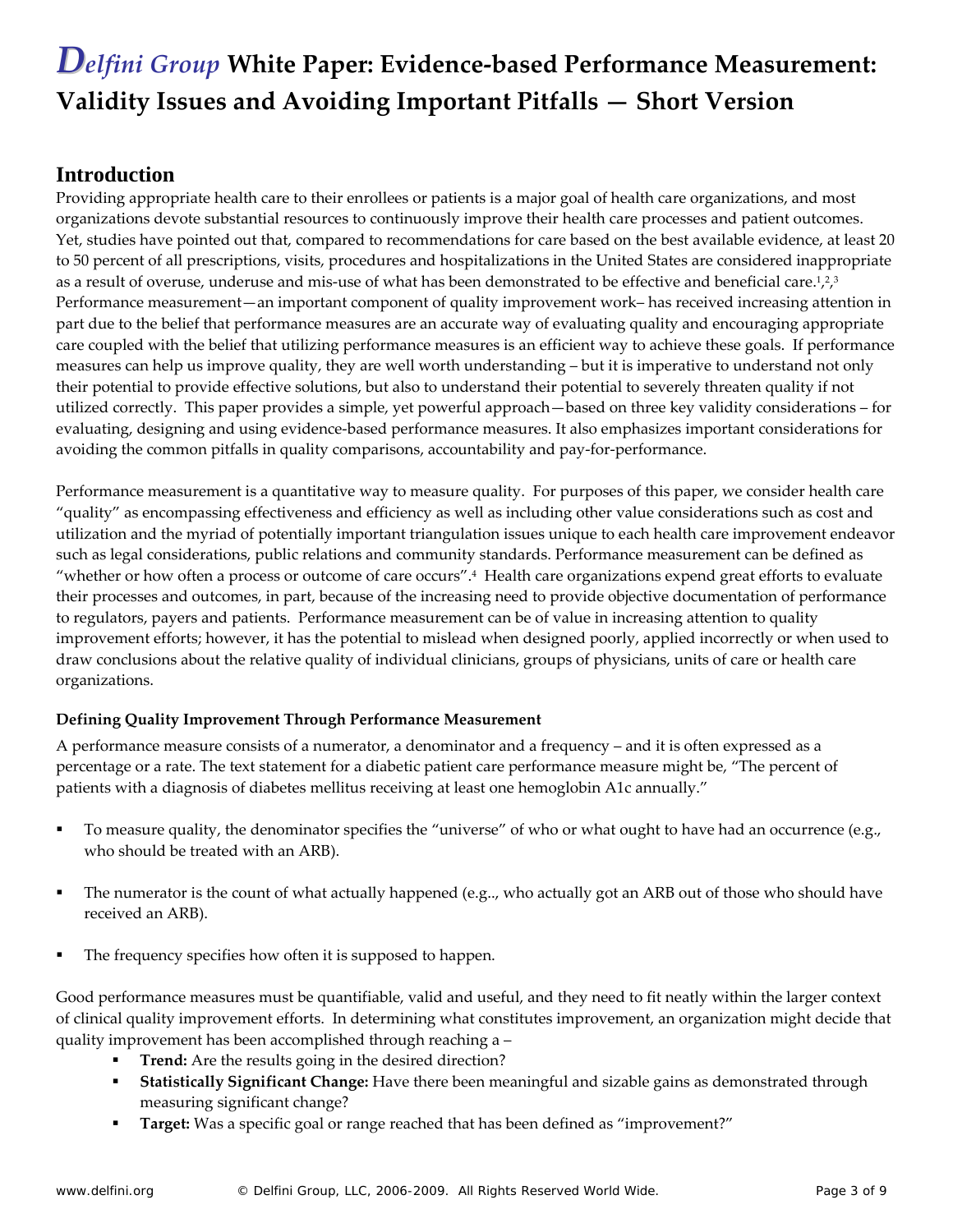Most organizations set targets as goals for improvement by considering the performance of top-performing organizations, national or local averages and recommendations of groups such as Healthy People 20105. Before setting targets it is important to be certain that the performance measure is valid, is associated with improved quality and that the data can be gathered appropriately (Table 1). These three validity considerations form the basis for evaluating, developing and implementing performance measures.

| <b>Process</b>       |                                                                                                             |
|----------------------|-------------------------------------------------------------------------------------------------------------|
| Denominator          | A performance measure's denominator is the pool of eligibility, or the base number of units, from           |
| Validity             | which measurements (or counts) are taken - the "pool." This pool or base may be determined by               |
|                      | specific outcomes, characteristics or conditions. Usually this is a population such as adult patients with  |
|                      | diabetes mellitus, or it can be a base of units such as the total number of adult patients receiving an     |
|                      | appointment at an outpatient clinic, or the total number of patient charts in a specific clinic, for        |
|                      | example. A valid denominator means that it specifies the right population or the right base number of       |
|                      | units from which the count will be made. The denominator must have appropriate inclusion and                |
|                      | exclusion criteria for the pool of who or what is eligible for measurement. For example, a denominator      |
|                      |                                                                                                             |
|                      | measuring clinical improvement for cervical pap smears which does not exclude women without a               |
|                      | cervix would be invalid.                                                                                    |
| Numerator            | The numerator is a count taken from the denominator and measures the number of occurrences of the           |
| Validity             | event of interest - the "what." Numerators generally measure events such as something that happens          |
|                      | to a patient, something patients receive or something that is done to them - typically this is an outcome,  |
|                      | an intervention, a service or a process. Examples are the number of patients with diabetes mellitus from    |
|                      | the denominator (the eligible "pool") who have received an annual hemoglobin A1c, or the percent of         |
|                      | charts available for patient appointments at an outpatient clinic.                                          |
|                      |                                                                                                             |
|                      | Numerators should be based on valid, useful and usable scientific evidence.                                 |
|                      |                                                                                                             |
|                      | That the numerator is a valid one means that it can actually measure improvement. For health status         |
|                      | outcomes and interventions, this requires that we know what interventions are likely to result in           |
|                      | improvement. Almost invariably this proof requires valid randomized, controlled trials $(RCTs)$ – not       |
|                      | database information or observational studies which can be misleading. Databases and clinical records       |
|                      | are useful for measuring processes, but are not reliable for attempting to "prove" that a health status     |
|                      | improvement was the result of an intervention. With rare exceptions, only well-designed and                 |
|                      | conducted RCTs can demonstrate cause and effect relationships, and only valid and useful information        |
|                      | from RCT data should be used for interventions. Although RCT evidence regarding efficiencies, health        |
|                      | care services and processes is often lacking, it should be sought. Only after searching and evaluating the  |
|                      | best-available evidence should assumptions based on "common sense" <sup>6</sup> be substituted for valid,   |
|                      |                                                                                                             |
| <b>Valid Time</b>    | scientific evidence for these types of improvement.                                                         |
|                      | The frequency of measurement should consider health status and other factors such as cost, utilization,     |
| <b>Intervals For</b> | system impacts and patient inconvenience. Example: "The number of diabetic eye exams in adult, non-         |
| Measurement          | pregnant diabetics within the past year" contains a valid numerator and a valid denominator, but the        |
|                      | time interval of every year is likely to increase costs and result in other problems without resulting in   |
|                      | fewer patients with visual loss when compared to measuring every two years, according to the best           |
|                      | available scientific evidence <sup>7</sup> .                                                                |
|                      | Data gathering validity pertains to how one actually obtains the data for numerators and denominators.      |
| Data                 | Even with a valid performance measure, invalid results can occur during the data gathering process.         |
| Gathering            | Example: In a colon cancer screening quality improvement project, validity was threatened during data       |
| Validity             | gathering because patients with exclusions (e.g., ineligible age, specific comorbidities, patients refusing |

**Table 1. Key Considerations in Assessing Validity of Performance Measure Components and the Data Gathering**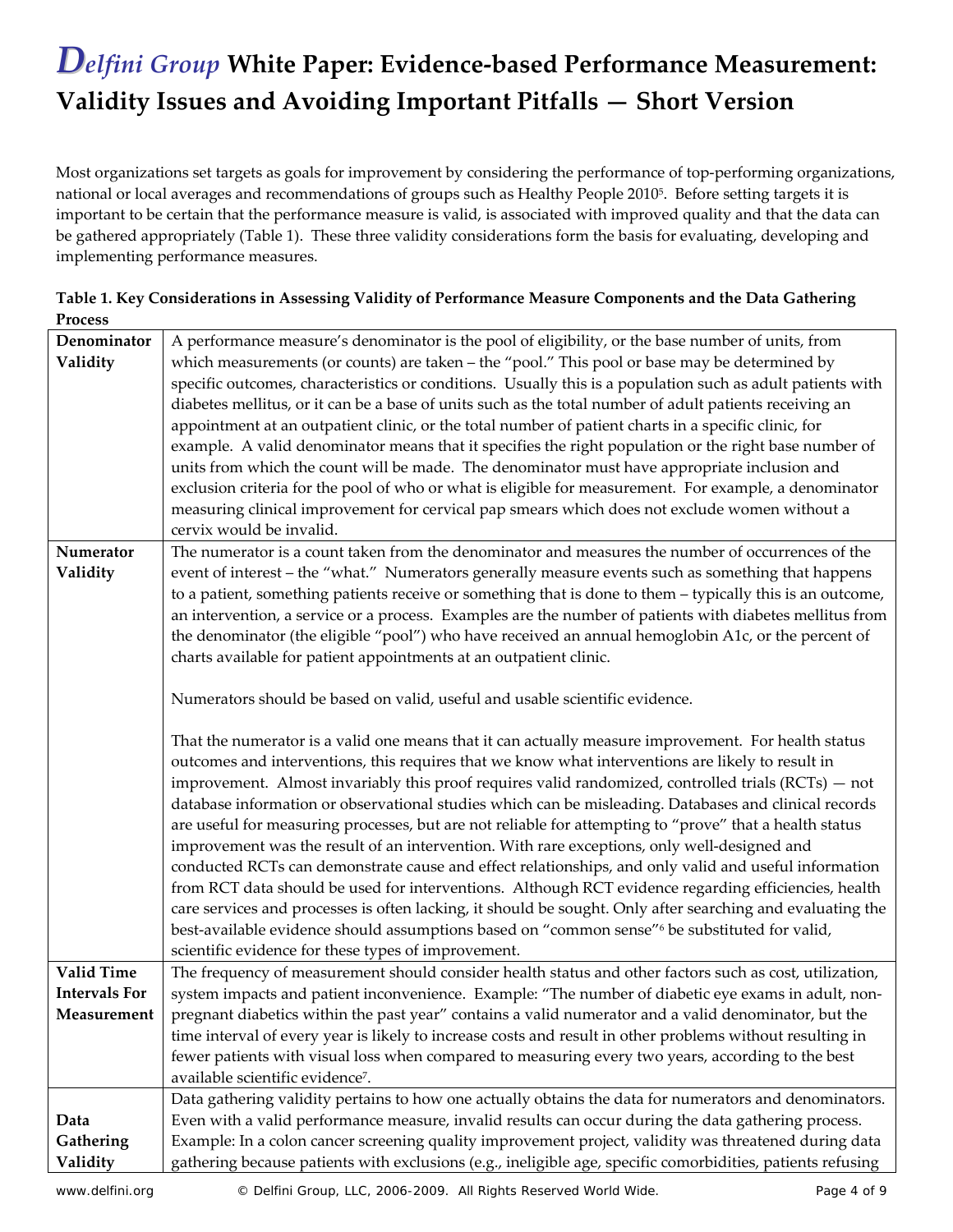screening, etc.) were inadvertently included in the denominator.<sup>8</sup> In this case, the hospital failed to meet the national target and was told that the failure could result in financial penalties. An audit revealed that forty‐seven percent of the patients included in the denominator had declined screening, 12 percent failed to make their appointments for screening, 11 percent had chart documentation that screening was not indicated and 42 percent of the counted patients received diagnostic testing rather than screening (i.e., they had signs or symptoms of disease).

#### **Performance Measures, Accountability and Pay‐For‐Performance—A Terrain with Pitfalls**

Performance measures are an important way of focusing attention on quality improvement program priorities. The word "focus" is key – it may be that simply drawing attention to an effort or needed improvement can contribute importantly to making quality gains. Using performance measures for quality comparisons between organizations, clinical units or individuals, or for determining clinician compensation, however, raises major validity concerns and has the potential to lower quality.

Performance measurement for use beyond quality improvement is frequently required for accreditation or to create a "report card" for purchasers, consumers or an organization's marketing department. It is important to bear in mind that many of these end-users are unaware of the difficulties in comparing the quality of health care provided by different individuals, groups or systems.

When performance measures are used for quality comparisons and accountability, the requirement for using valid and useful information in the creation of the performance measure – while always important – becomes of paramount importance. For example, some organizations recommend routine screening of all newborns for hearing problems during postpartum hospitalization – this is even required by law in many states. There is, however, insufficient evidence to conclude that such testing leads to improved speech and language skills at three years of age<sup>9</sup>. It is also unclear from the best available evidence if the potential benefits outweigh the potential harms of false-positive tests that many low-risk infants and their parents might experience.

#### **Risk Adjustment**

Risk adjustment is a mechanism that is used in an attempt to level the playing field between organizations that are being compared when differences exist in their populations in health status or other patient characteristics, as examples. The goal is to avoid unfairly characterizing an organization as providing poorer quality care. However, there are many proprietary risk‐adjustment programs available for organizations to choose from, some of whose formulas will result in better results on scorecards than others.10 Using risk adjustment, a hospital can actually "game" the system by choosing a program which utilizes a formula which creates a large adjustment by placing as many patients as possible into a high risk category. This may result in an artificially low risk‐adjusted outcome rate thereby "improving" the hospital's score. This is referred to as "coding creep" or "upcoding" of morbidities. Medical leaders, administrators and others should be aware of the significant potential for selection bias, observation bias, confounding and chance when relying on observational data—and performance measures are one form of observational data. These differences will confound performance comparisons between institutions, units and individuals. Trying to resolve this by adjusting for case mix is analogous to using models to adjust for patient differences in observational studies dealing with therapy – the potential to be mislead by confounding factors remains high.

At one hospital in New York, the proportion of patients undergoing cardiac surgery recorded preoperatively as having chronic obstructive pulmonary disease (COPD) increased from 1.8 percent in 1989 to 51.9 percent in 1995.11 The net effect was a decrease in the hospital's risk-adjusted mortality rate resulting in a better cardiac surgery outcome on a scorecard. And what explains this dramatic improvement? It is possible that the result was due to a change in the definition of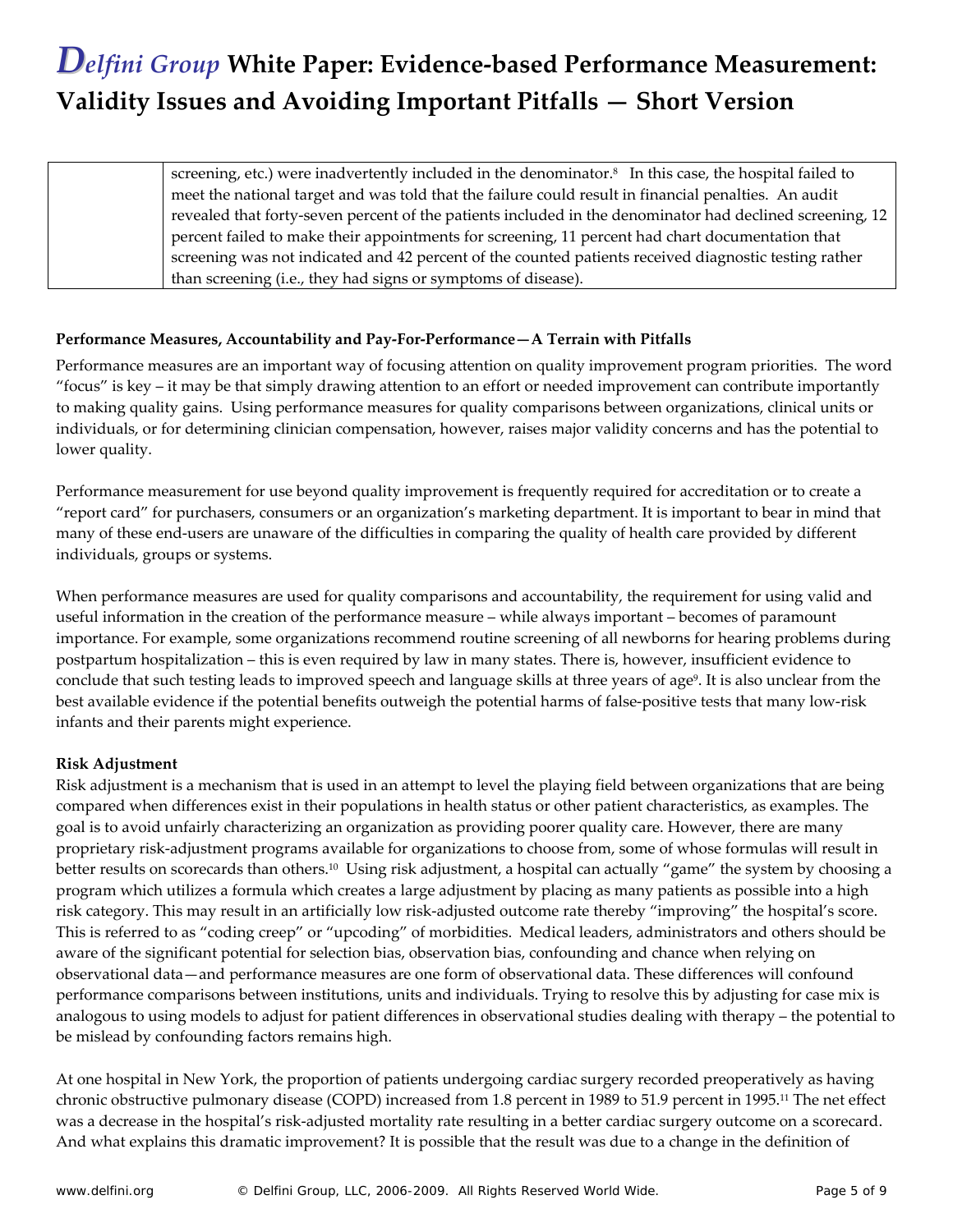COPD, which is equivalent to making a change in the population being measured. The reported improvement could have been due to the application of a different risk adjustment formula based on a more "lenient" definition of COPD.

Thomas and Hofer<sup>12</sup> modeled mortality outcomes, assuming no case mix or severity differences across hospitals, focusing on a hypothetical system of hospitals, a small portion of which delivered very poor quality care. The influences of case mix and severity differences among providers were removed through "perfect risk-adjustment." In their model they also assumed that all hospitals treated exactly the same number of patients. They reported that under optimal conditions – which they defined as "perfect risk adjustment" and no variation in patient volume among hospitals ‐ ‐ fewer than 12 percent of hospitals actually delivering poor quality care would be identified as high mortality rate outliers, and of the facilities identified as outliers, more than 62 percent would actually be good quality providers. They concluded that attempting to measure quality using risk‐adjusted mortality rates will misinform the public about hospital performance. Similar findings have been reported by others<sup>13</sup>, <sup>14</sup> while Dudley et al<sup>15</sup>, using different assumptions, have reported more optimistic results. In summary, using performance measures to make any comparisons between organizations, units, individuals, etc., can result in erroneous conclusions about quality.

#### **Clinician Quality**

Using performance measures for comparison purposes to demonstrate which clinicians are delivering the highest quality care is problematic because these comparisons may lack validity due to the small sample sizes and other biases and confounders that come into play. Organizations and external reviewers understandably wish to have objective measures of clinician competence for privileging and credentialing purposes, and patients understandably wish to identify high quality physicians. Medical leaders are increasingly using financial incentives such as pay‐for‐performance strategies as powerful tools for changing physician behavior. But performance measures used as a part of a quality improvement process within an organization should not be confused with profiling individual clinicians. Performance measures relating to individual clinicians are designed to facilitate quality improvement at the point of care (internal measurement) through feedback to the individual clinician.16 Feedback to an individual, through a performance report, may be of great value to the individual clinician as a way encouraging participation in quality improvement efforts and focusing attention on improving processes of care and attention to patients' needs.17 However, due to significant validity and reliability problems inherent in observational data, it is altogether a different issue when an individual provider's performance is made available to others in the form of a performance "report card" or when an individual's income is based on a limited set of performance measures.

A physician may take appropriate actions to improve quality of care, but because of patient factors, systems factors or small sample size, the physician's action may not result in clinical improvement. An instructive example of how this might happen is provided by examining the use of profiling family physicians for glycemic control in their diabetic patients. In a typical family practice, only 4 percent or less of variance in hospitalization rates, visit rates, lab utilization and glycemic control (HbA1c) in diabetics was found to be attributable to differences in physician practice patterns.18 For profiles of glycemic control, outlier physicians could dramatically improve their profiles by pruning their panels of one to three patients with the highest HbA1cs. This gaming could not be prevented by case-mix adjustment. This illustrates how patient characteristics and other factors can account for differences in performance and why performance measures may not be a valid way of evaluating an individual physician's competence. A key issue is how much of the outcome is under the control of the clinician or the health system and how much is not.

Small sample size is almost invariably a significant problem at the individual practice level and often results in validity problems due to chance or selection of patients who are not similar to "usual" patients or patients in other practices to which an individual physician is being compared. Small sample size results in insufficient power to compute statistically significant differences. In the Hofer study of HMO primary care physicians, the authors point out that to reliably distinguish physician rates in diabetes care, physicians would need to have more than 100 patients. In this study, 90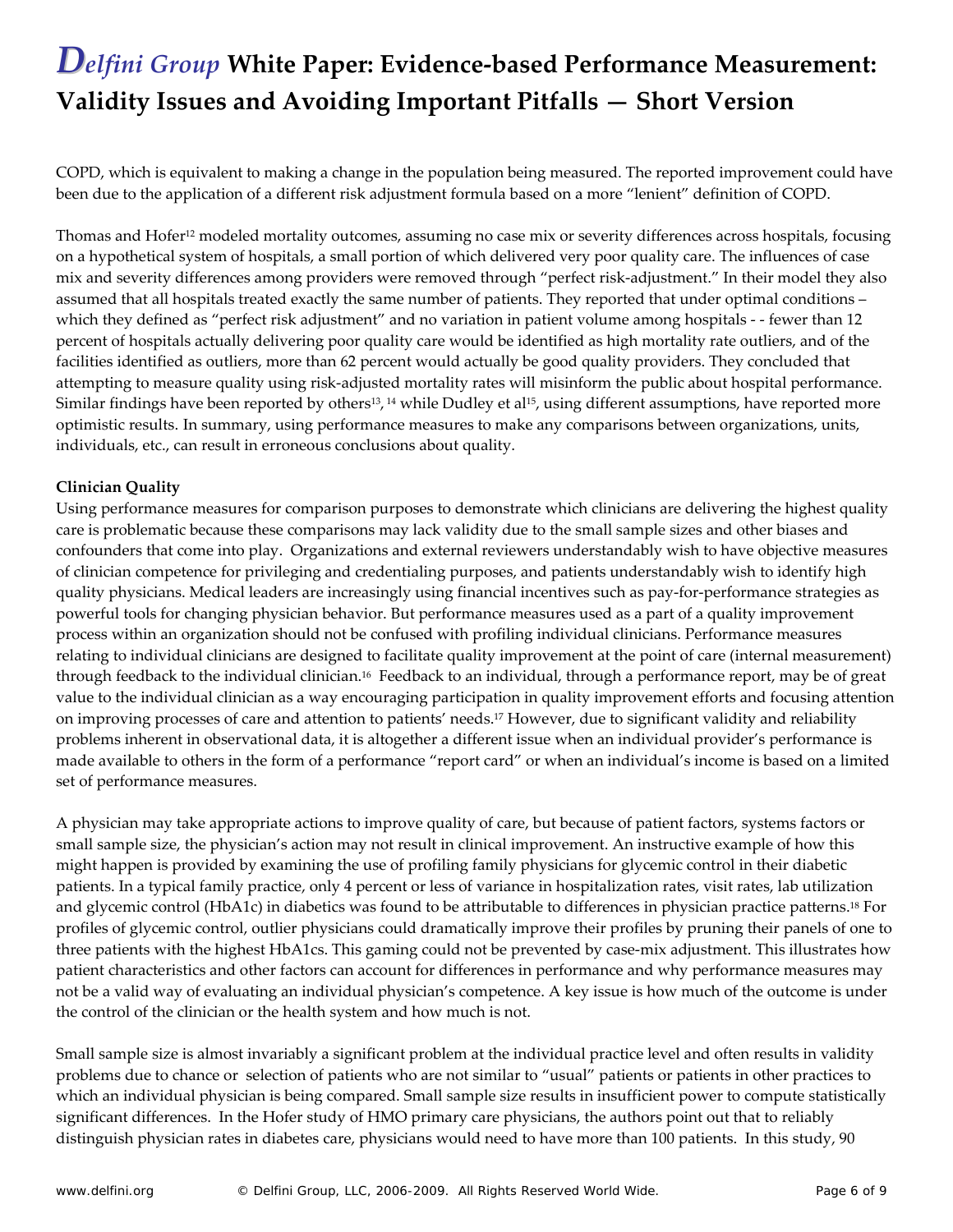percent of primary care physicians had less than 60 patients, and none of the more than 250 physicians they studied had more than 85 diabetic patients.

#### **Summary and Conclusions**

Health care organizations are currently experiencing increasing external pressure to provide objective measures of performance to patients, insurers, accreditors, regulators, purchasers and others who are attempting to determine the quality of health care within organizations and compare the performance of individual physicians and health care organizations. Performance measurement is a quantitative way to document the results of health care interventions, services, processes or health status outcomes. Although performance measurement can play a significant role in overall quality improvement efforts, health care professionals need to understand and includes the three validity considerations when evaluating or developing performance measures (Table 1). It is equally important to avoid the pitfalls involved in the application of performance measures (Table 2.).

| Table 2.                                                |                                                                                 |  |  |
|---------------------------------------------------------|---------------------------------------------------------------------------------|--|--|
| <b>Common Pitfalls in Applying Performance Measures</b> |                                                                                 |  |  |
| Challenge                                               | <b>Cautions</b>                                                                 |  |  |
| Inappropriate Time Intervals For                        | The frequency of measurement should consider health status and other time-      |  |  |
| Measurement                                             | and utilization-related factors such as cost, system impacts and patient        |  |  |
|                                                         | inconvenience.                                                                  |  |  |
| Using Performance Measures in Place                     | Clinical guidelines are designed to improve decision-making in health care.     |  |  |
| of Clinical Guidelines                                  | Guidelines are meant to be modified by users of the guidelines depending        |  |  |
|                                                         | upon an individual patient's circumstances. Performance measures are            |  |  |
|                                                         | designed for quantitative measurement of occurrences of health status           |  |  |
|                                                         | outcomes, interventions, services or processes and, therefore, lack the         |  |  |
|                                                         | flexibility of guidelines. Therefore, performance measures are much less        |  |  |
|                                                         | flexible than guidelines and frequently require organizations to follow         |  |  |
|                                                         | standardized and detailed steps in dealing with performance data. This          |  |  |
|                                                         | rigidity can lead to lack of appropriate flexibility for clinicians, erroneous  |  |  |
|                                                         | conclusions about appropriate care for individuals and potential waste and      |  |  |
|                                                         | harm.                                                                           |  |  |
| Drawing conclusions about the                           | Feedback to an individual, through a performance report, may be of great        |  |  |
| relative quality of individual clinicians               | value to the individual clinician as a way encouraging participation in         |  |  |
|                                                         | quality improvement efforts and focusing attention on improving processes       |  |  |
|                                                         | of care and attention to patients' needs. However, "physician profiling," i.e., |  |  |
|                                                         | holding a physician accountable for what happens to a group of patients by      |  |  |
|                                                         | using a few performance measures, can be problematic. Caution is urged in       |  |  |
|                                                         | implementing pay-for-performance initiatives without being sure that the        |  |  |
|                                                         | performance measures are under the control of the clinician and that            |  |  |
|                                                         | sufficient attention is given to all of the individual's circumstances of care. |  |  |
|                                                         | This requires a comprehensive evaluation process that involves both             |  |  |
|                                                         | subjective and objective evaluation of individual clinicians.                   |  |  |

**Table 2.**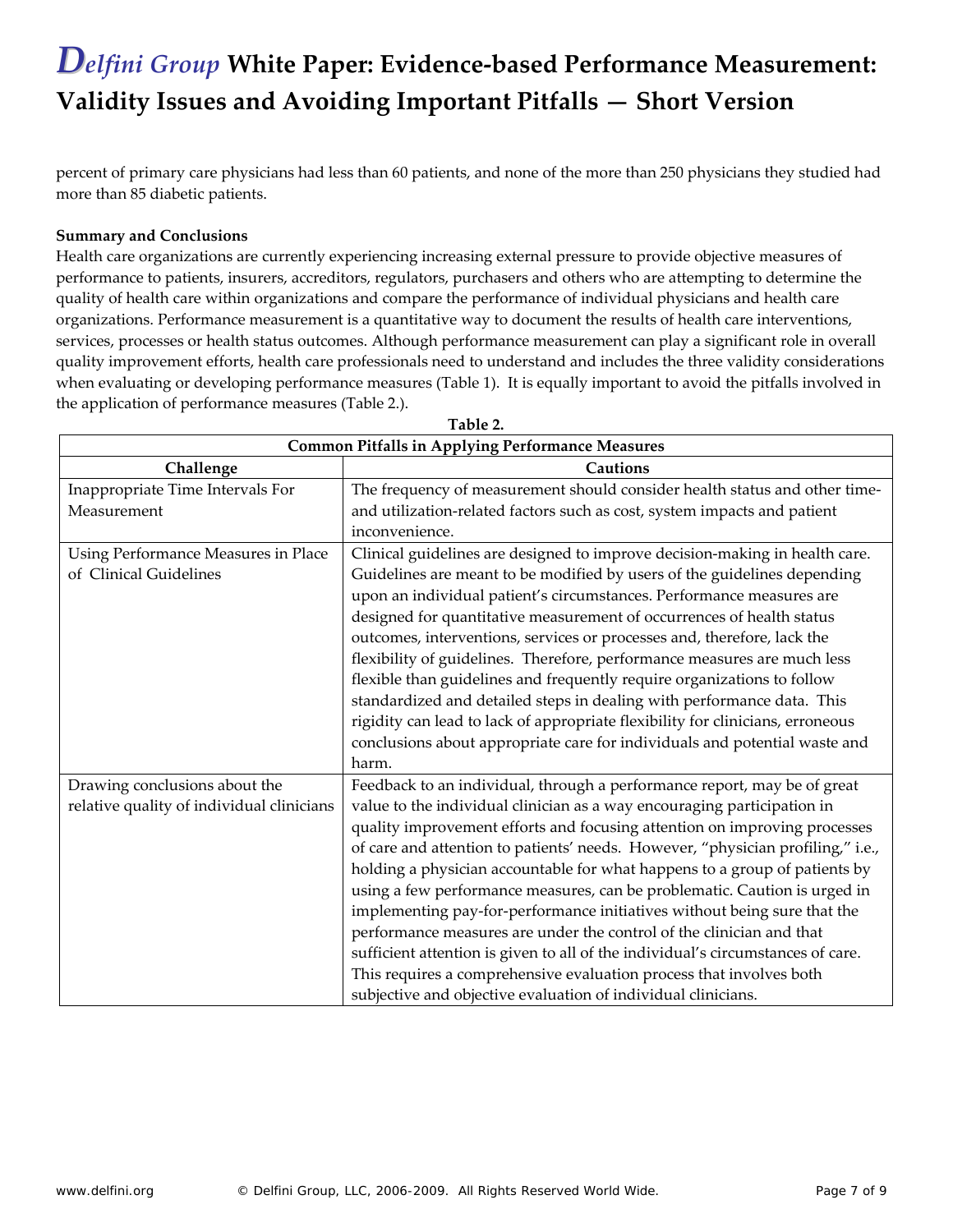#### **References**

 $\overline{a}$ 

- 1. Consensus Statement ‐ September 16, 1998. The Urgent Need to Improve Health Care Quality Institute of Medicine National Roundtable on Health Care Quality *JAMA*.1998;280:1000‐1005.
- 2. McGlynn EA, Asch SM, Adams J, et al. The quality of health care delivered to adults in the United States .*N Engl J Med*. 2003;348:2635‐45.
- 3. Kerr EA, McGlynn EA, Adams J. Profiling The Quality Of Care In Twelve Communities: Results From The CQI Study**.** *Health Affairs*, May/June 2004; 23(3): 247‐256.
- 4. Statement preceding each physician measurement set authored by AMA, JCAHO, and NCQA. Available at http://www.ama‐assn.org/ama/pub/category/2946.html. Accessed June, 2005.
- 5. Avalilable from the National Center for Health Statistics http://www.cdc.gov/nchs/hphome.htm. Accessed June, 2005.
- 6. Shojania KG, Duncan BW, McDonald KM, Wachter RM. Safe but sound: patient safety meets evidence‐based medicine. *JAMA*. 2002 Jul 24‐31;288(4):508‐13.
- 7. Klein R, Klein BE, Moss SE**,** Davis MD, DeMets DL. The Wisconsin Epidemiologic Study of Diabetic Retinopathy: IX Four‐year incidence and progression of diabetic retinopathy when age at diagnosis is less than 30 years. *Arch Ophthalmol.* 1989;107:237–243.
- 8. Walker LC, Davidowitz NP, Heineken PA et al. Pitfalls of Converting Practice Guidelines into Quality Measures: Lessons Learned from a VA Performance Measure. *JAMA* 2004.291:2466‐2470.
- 9. Thompson DC, McPhillips H, Davis RL, Lieu TL, Homer CJ, Helfand M. Universal newborn hearing screening: A summary of the evidence. *JAMA* 2001 Oct 24/31;286(16):2000‐10.
- *10.* Health care reform: 'report cardsʹ are useful but significant issues need to be addressed. Washington, D.C.: General Accounting Office, 1994. (GAO/HEHS‐94‐*219.)*
- 11. Green J, Wintfeld N. Report cards on cardiac surgeons: assessing New York stateʹs approach. *N Engl J Med* 1995.332: 1229‐32.
- 12. Thomas JW, Hofer TP. Accuracy of risk‐adjusted mortality rate as a measure of hospital quality of care. *Medical Care*. January 1999; 281:2098‐2105.
- 14. Park RE, Brook RH, Kosecoff J, et al. Explaining variations in hospital death rates: Randomness, severity of illness, quality of care. JAMA 1990;264:484.
- 15. Hofer TP, Hayward RA. Identify poor‐quality hospitals: Can hospital mortality rates detect quality problems for medical diagnoses? *Med Care* 1996;34:737.
- 16. Dudley RA, Frolich A, Robinowitz DL, et al.. Strategies to Support Quality‐based Purchasing: A Review of the Evidence. Technical Review 10. (Prepared by the Stanford‐University of California San Francisco